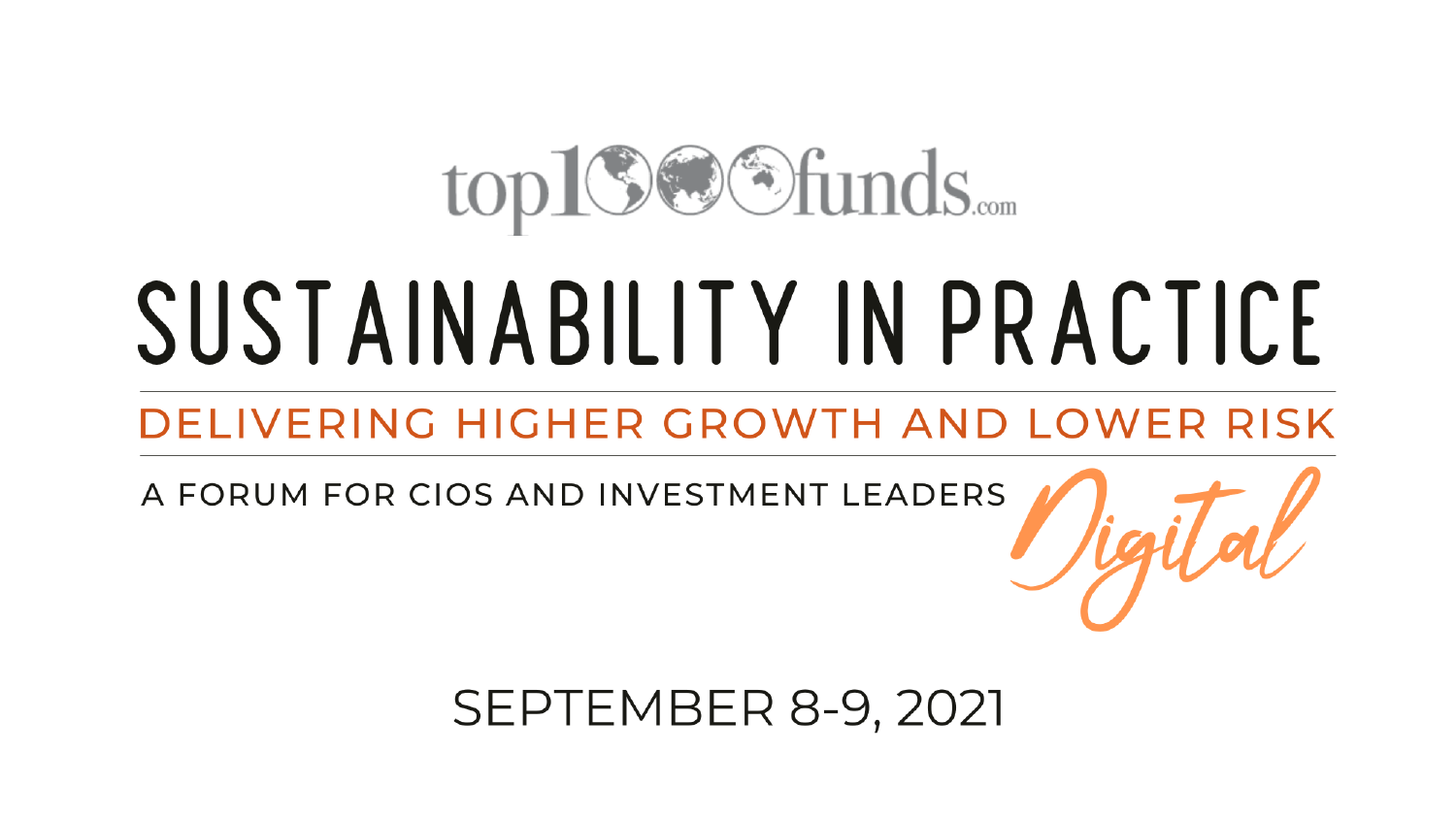

### **CUTPERFORMED FOSSIL FUELS** ENERGY TRANSITION: WHY RENEWABLES HAVE

International Energy Agency Michael Waldron, Head of Energy Investment Unit Michael Waldron, Head of energy investment unit,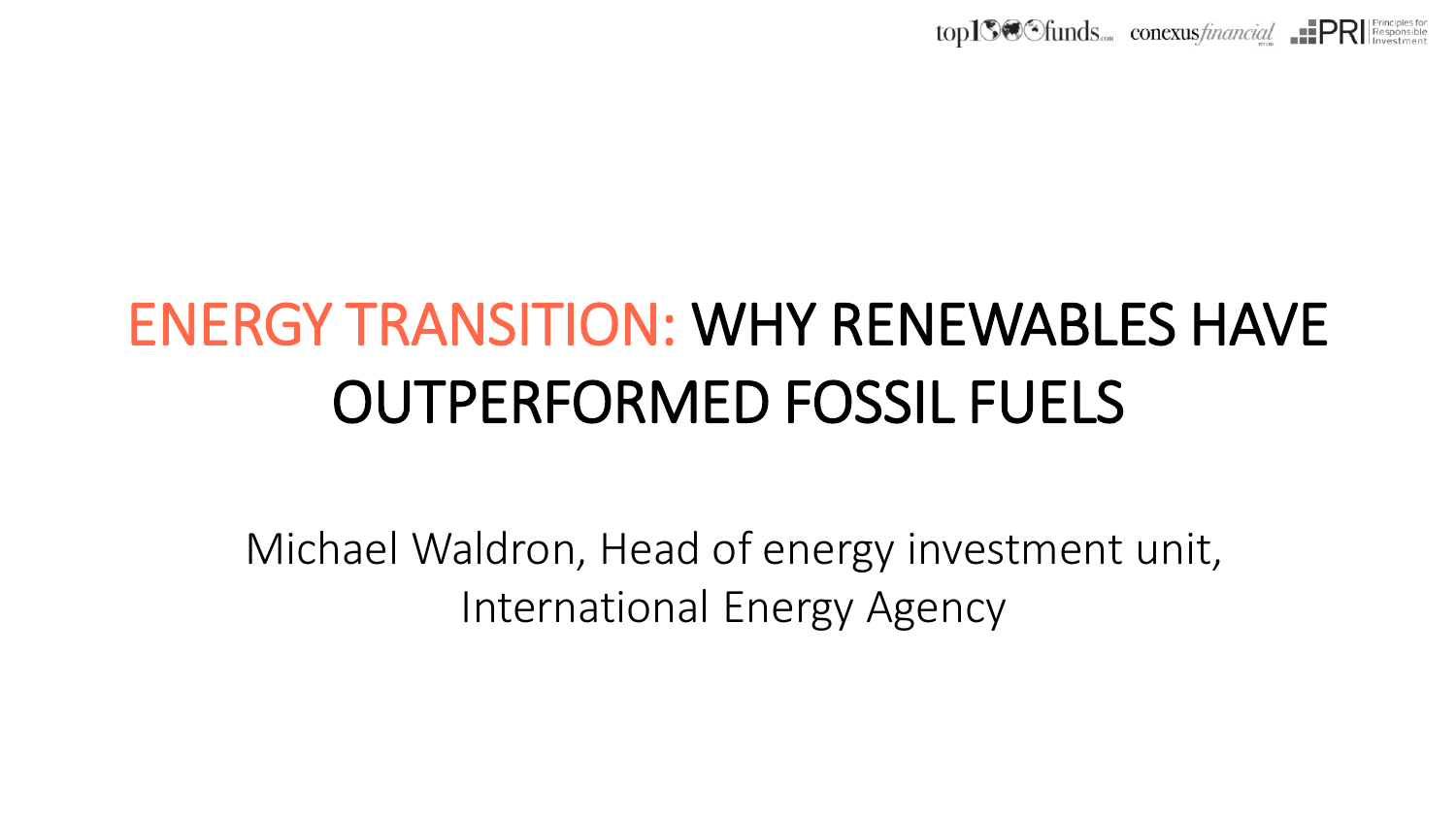#### **Global clean energy investment is on a moderate upswing**



**The impact of stimulus plans is increasingly visible in buildings efficiency, low-carbon hydrogen and CCUS, while electrification, especially EVs, remains a major driver; but, clean energy spend is well short of a sustainable recovery**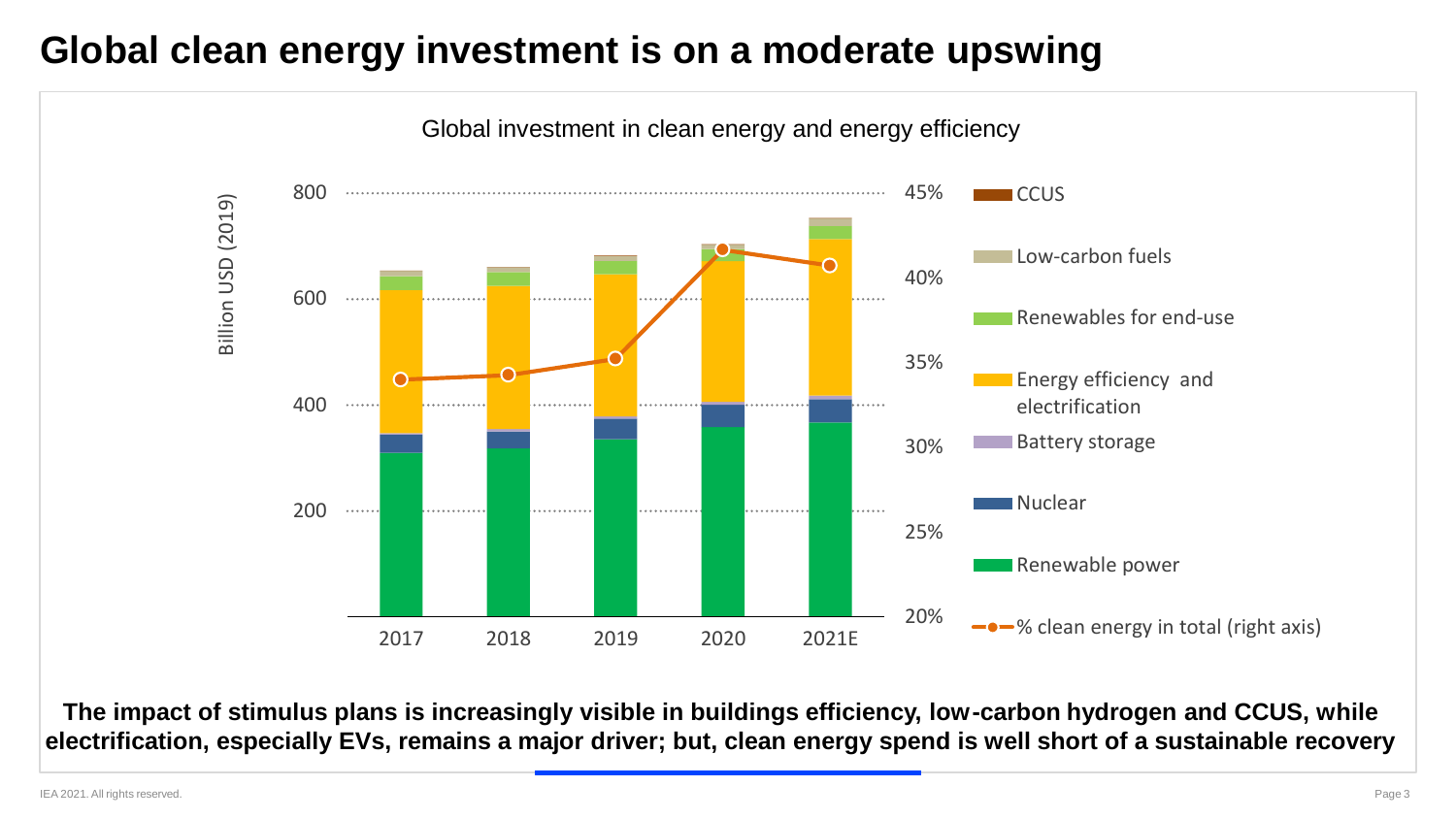#### **Different profiles for renewables and fossil fuel companies**



**Renewable power companies have typically been more leveraged, with lower dividend yields and profitability, compared to fossil fuel companies, though trends have narrowed in recent years**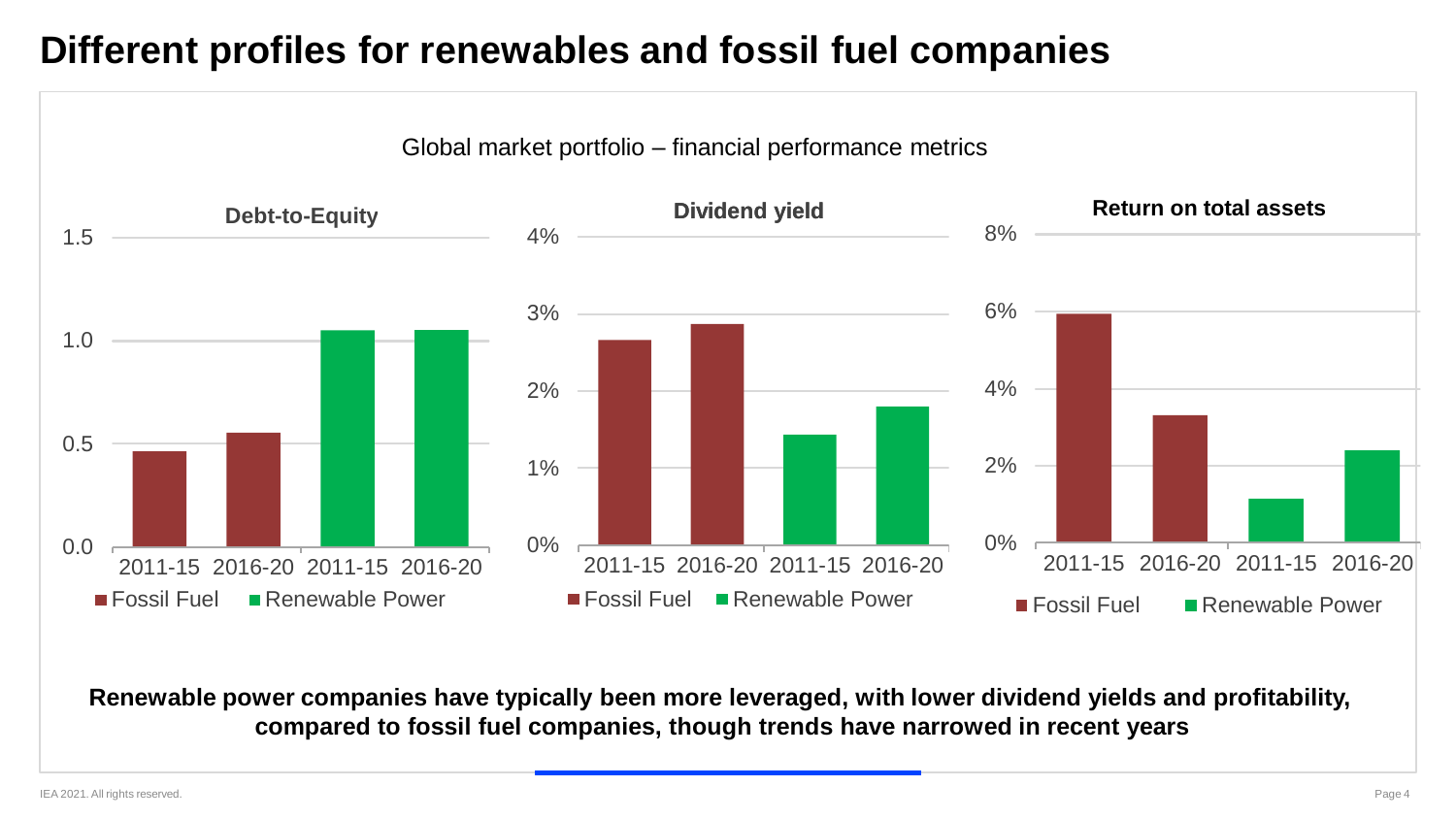#### **Strong performance of clean energy in global financial markets**



**Renewable power companies have outperformed fossil companies and the wider market, and sustainable finance has boomed; but such trends have not spurred a corresponding acceleration of spending on clean energy projects**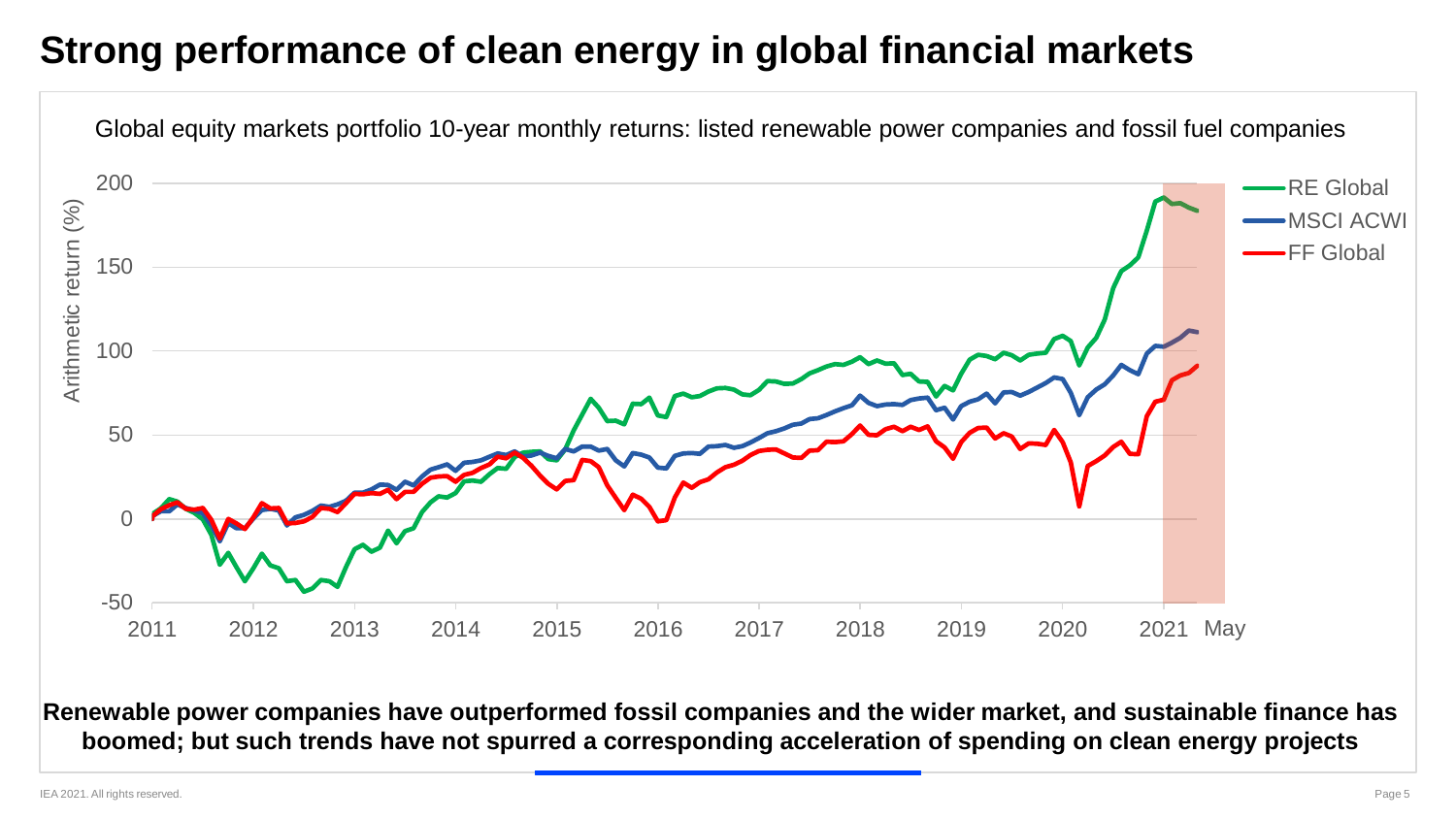#### **But less strong performance in emerging and developing economies**



**While EMDE renewables returns have been strong, outperformance is less than advanced economies; improving financing conditions for clean energy, while addressing factors that shape access to international capital is critical**